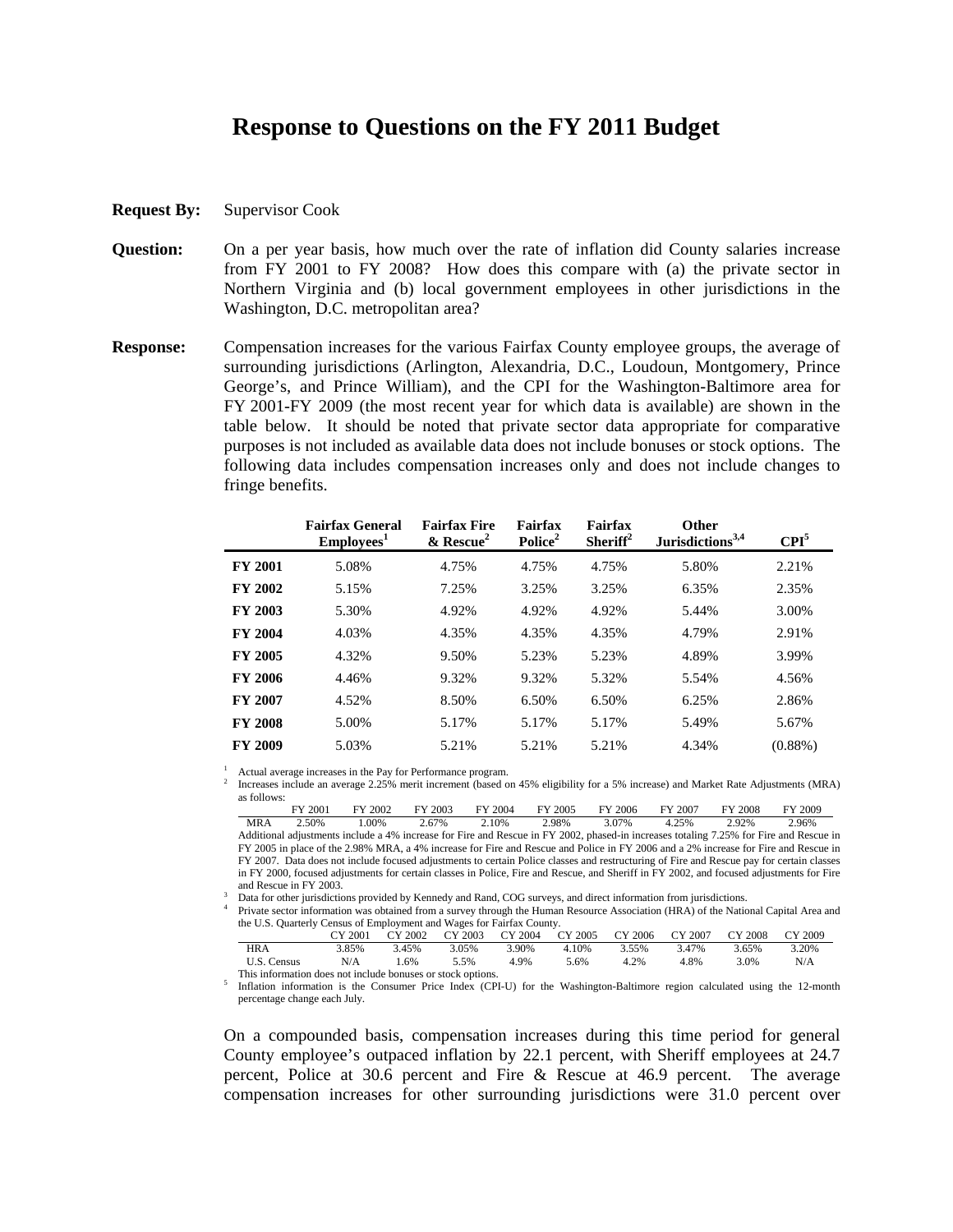inflation. Private sector increases as reported by the Human Resource Association of the National Capital Area outpaced inflation by 7.3 percent, although it is important to note that this data does not include bonuses or stock options, which may represent a significant portion of private sector performance increases. It should also be noted that inflation dropped year-over-year from July 2008 through July 2009.